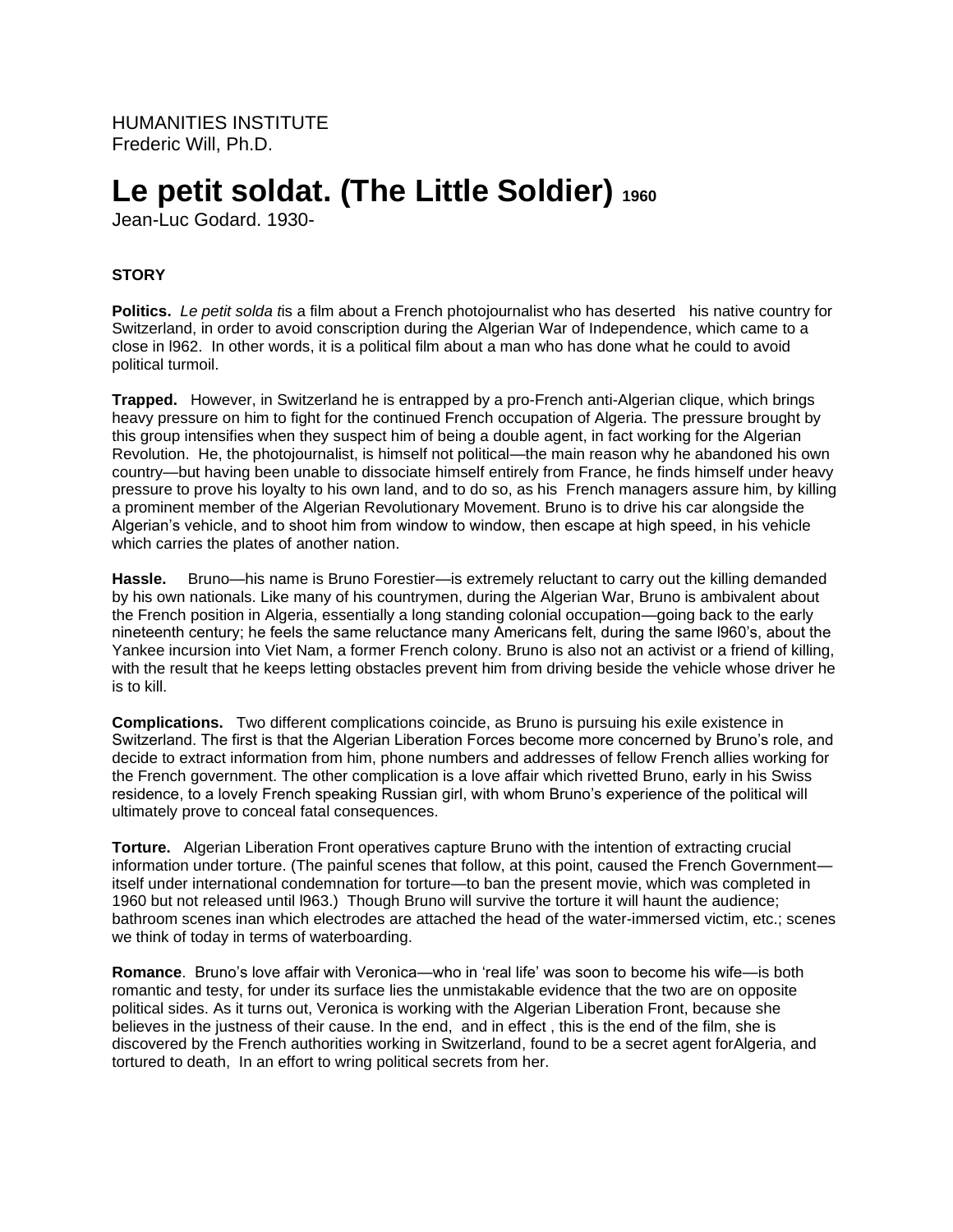## **THEMES**

**Love** Bruno's friend, Jacques, bets him fifty dollars he can't resist falling in love with Veronica, if the two of them go out on a date. Jacques wins the bet, because Bruno goes out with Veronica, and then can't get her out of his mind. He falls in love with her, and as they get to know each other he incessantly photographs her—remember he is a photojournalist, and for him the hot presence of the world, second by second, is best understood and depicted by the camera—while incorporating love talk and seduction into the anxious chitter chatter about photography.

**Fear.** Bruno is afraid to carry out the killing that his undercover boss, in Switzerland, requires of him. Is this fear, or political reluctance, or simply the force of circumstances, the cars that keep intervening between Bruno and his target? Bruno admits that he has killed before, and yet in the present circumstances he is politically ambiguous and hasn't the necessary passion. Is this fear? Hard to say. Remember that Bruno was quite fearless—or is it numbed or dumbed?—when he was being tortured.

**Cruelty** The thirteen minute portrayal of torture, in a hotel bathroom, is ample to prove the cruelty of the Arabs who were holding Bruno hostage. Water boarding, water soaked hoods, electric devices generating sporadic shocks: all these techniques—which were indiscriminately employed by both the Algerians and the French, and concerning which the latter were extremely sensitive—are boldly shown in the film.

**Politics** Politics has a profound place in the present film. Bruno and Veronica enact their commitments, and their ambivalences, in a late fifties, early sixties western world embedded in global changei, nationalist power struggles, cries for independence. Bruno himself, like Godard, is fundamentally apolitical, and says of the film: 'politics are talked about in it, but it has no political bias.' And yet politics are more than talked about in the film. They are, you might say, the pervasive element in which you can conclude you are apolitical simply because of the depth of your involvement in the political.

**Photography** The main figure, Bruno, is a photojournalist, who is constantly on the qui vive for scenes or events which betray the instantaneous character of the moment. For Bruno 'photograhy is truth, and cinema is truth 24 times per second.'

# **CHARACTERS**

**Bruno** is the photojournalist Frenchman, exile in Switzerland from his home country, France, who falls in love with Veronica, gets tortured by the Algerian Liberation, and survives by the skin of his teeth.

**Veronica** is a native Russian, born in Copenhagen, who speaks fine French and has thrown in her hat with the Algerian Liberation movement. She falls in love with Bruno, but then falls out again. In the end she is tortured and killed by the Algerians.

#### CHARACTER ANALYSIS

## **BRUNO** (agreeable)

**Bruno** is the main character. He is a French photojournalist, who has exiled himself to Switzerland, to avoid conscription in the French Army. He is not disloyal , to France, nor drawn to Algerian nationalist movements, but is rather an aesthete and globalist, who wishes to testify to the intense historical moment he lives in. In Switzerland he is entrapped by French secret police, for whom he lets himself be employed; and in that role he arouses suspicions of being a double agent. He is assigned the challenge of killing a redoubtable member of the Algerian underground, but is instead captured and tortured by the Algerians. The brightest spot in his life is the beautiful Veronica, with whom he falls in love. She, however, turns out to be working with the Algerians, and gets tortured to death before Bruno can so much as react.

**Parallels.** Bruno, we might say, is an intellectual in the Parisian manner, quick thinking, constantly analyzing his own behavior and that of others, talking (and smoking) as he thinks, and ready for